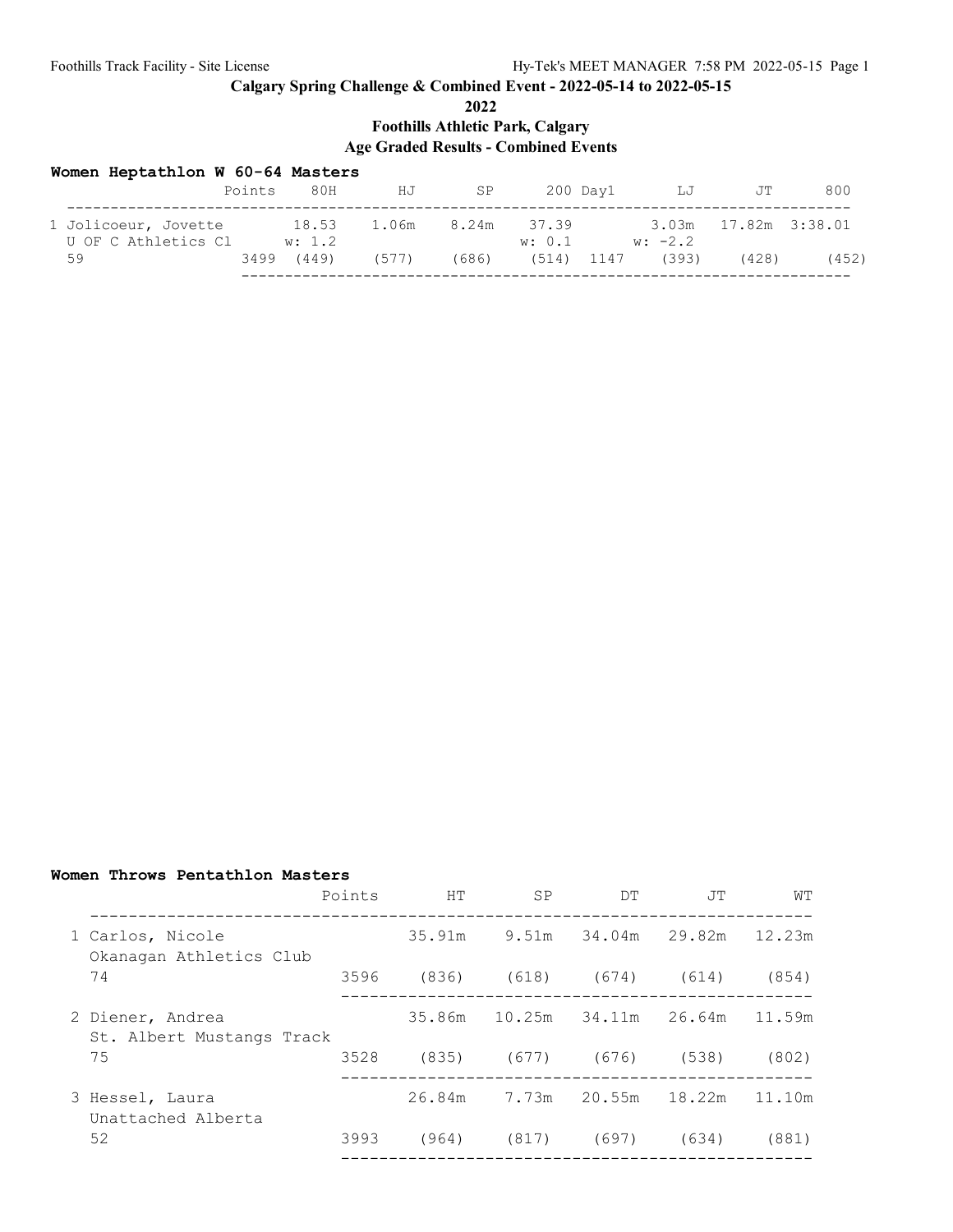| 4 Nesterenko, Louise<br>U OF C Athletics Club | 13.62m           | 4.15m | 9.78m | 9.63m | 5.38m |
|-----------------------------------------------|------------------|-------|-------|-------|-------|
| 50                                            | 1726 (409) (380) |       | (279) | 293)  | (365) |
|                                               |                  |       |       |       |       |

## **Men Throws Pentathlon Masters**

|                                                                                                     | Points HT SP DT JT                 |                                        |  | WТ |
|-----------------------------------------------------------------------------------------------------|------------------------------------|----------------------------------------|--|----|
| 1 Parsons, Dan                     44.62m   13.01m   46.69m     FOUL   17.42m<br>Unattached Alberta |                                    |                                        |  |    |
| 67                                                                                                  | 3610 (820) (884) (909) (0) (997)   |                                        |  |    |
| 2 Thomsen, Ryan<br>Unattached Alberta                                                               |                                    | 35.61m  11.21m  31.12m  38.39m  12.82m |  |    |
| 79                                                                                                  | 2841 (513) (636) (549) (467) (676) |                                        |  |    |
| 3 MacDonald, Mike<br>Unattached Alberta                                                             |                                    | 27.31m 11.48m 30.14m 34.85m 11.88m     |  |    |
| 76                                                                                                  | 2844 (412) (716) (590) (454) (672) |                                        |  |    |
| 4 Hessel, Patrick<br>Unattached Alberta                                                             |                                    | 32.35m 9.75m 29.69m 23.45m 11.15m      |  |    |
| 52                                                                                                  | 2924 (627) (636) (623) (433) (605) |                                        |  |    |
| 5 Arthur, Andrew<br>Unattached Alberta                                                              |                                    | 30.51m 8.97m 31.13m 24.97m 9.75m       |  |    |
| 62                                                                                                  | 2428 (511) (557) (525) (374) (461) |                                        |  |    |